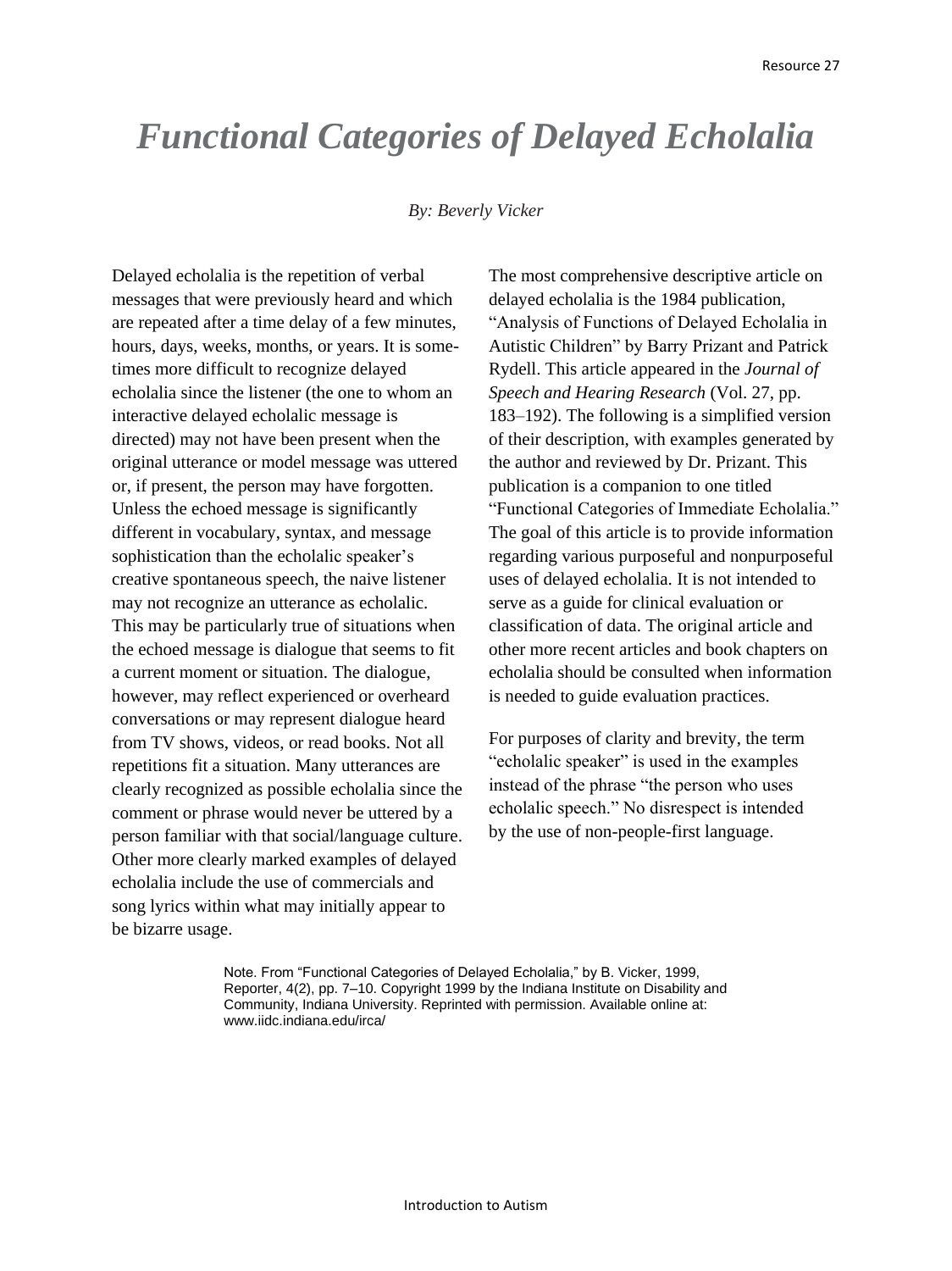## *Functional Categories of Delayed Echolalia*

Interactive Scenarios (i.e., communication directed to another person)

| <b>Category</b>                          | <b>Description</b>                                                                                                                        | <b>Example</b>                                                                                                                                                                                                                                                                                                                                                                                                                                                                       |
|------------------------------------------|-------------------------------------------------------------------------------------------------------------------------------------------|--------------------------------------------------------------------------------------------------------------------------------------------------------------------------------------------------------------------------------------------------------------------------------------------------------------------------------------------------------------------------------------------------------------------------------------------------------------------------------------|
| Turn taking/<br>interactive              | Utterances used as turn fillers in an<br>alternating verbal exchange.                                                                     | Adult speaker: "What did you do this weekend?"<br>Echolalic speaker: "Don't take your trunks off in the<br>swimming pool." Adult speaker: "Oh, you went<br>swimming?" Echolalic speaker: "Put your goggles<br>on. Then you won't get chlorine in your eyes."                                                                                                                                                                                                                         |
| Verbal<br>completion/<br>interactive     | Utterances which complete familiar<br>verbal routines initiated by others.                                                                | Adult speaker: "Wash your hands." Echolalic<br>speaker: As he washes his hands, he says, "Good<br>boy." His teacher typically says that to reinforce<br>completion of an act.                                                                                                                                                                                                                                                                                                        |
| Providing<br>information/<br>interactive | Utterances offering new information<br>not apparent from situational context<br>(may be initiated or respondent).                         | A parent is about to begin preparation for lunch. She<br>says, "What would you like for lunch?" The echolalic<br>speaker begins singing a song about a brand name<br>luncheon meat as a way of communicating that he<br>would like a sandwich for lunch. No luncheon meat<br>was mentioned nor was anything visible that would<br>have triggered the idea of a specific luncheon meat<br>sandwich.                                                                                   |
| Labeling/<br>interactive                 | Utterances labeling objects or<br>actions in environment.                                                                                 | An adult and child are sorting through videotapes.<br>The echolalic speaker picks up a Sesame Street video<br>and sings a specific song as he makes a quick look at<br>the adult. Adult acknowledges, "Yes, that's one of<br>your favorite songs from that tape." The child goes on<br>looking through the pile; he doesn't indicate that he<br>had wanted to see the tape; thus, it was a comment of<br>identification or recognition of the tape and a song<br>associated with it. |
| Protest/<br>interactive                  | Utterances protesting actions of<br>others. May be used to prohibit<br>others' actions and reflect prohibi-<br>tions expressed by others. | Echolalic speaker sees another child throwing paper<br>on the floor. He says, "How many times have I told<br>you not to do that? I've told you a 1,000 times. Go to<br>time out. I'll count to three; $1-2-3$ ."                                                                                                                                                                                                                                                                     |
| Request/<br>interactive                  | Utterances used to request objects.                                                                                                       | The echolalic speaker goes to an adult and says, "Do<br>you want juice?" as his means of saying he's thirsty.                                                                                                                                                                                                                                                                                                                                                                        |
| Calling/<br>interactive                  | Utterances used to call attention to<br>self or to establish/maintain inter-<br>action.                                                   | An echolalic child named Jordan walks over to an<br>adult and says, "Jordan is an interesting name" as a<br>means of initiating an interaction.                                                                                                                                                                                                                                                                                                                                      |
| Affirmation/<br>interactive              | Utterances used to indicate affirma-<br>tion of previous utterance.                                                                       | The adult asks the child, "What would you like for a<br>snack? Juice? Crackers? Banana?" Echolalic speaker<br>says, "Do you want juice?" to indicate that he wants<br>juice.                                                                                                                                                                                                                                                                                                         |
| Directive/<br>interactive                | Utterances (often imperatives) used<br>to direct another's actions.                                                                       | The echolalic speaker walks over to an adult standing<br>by the TV/VCR. He says, "You. Ready; let's<br>exercise. Touch your toes, $1-2-3-4-5-6-7-8$ . Now<br>to the left" By using some dialogue from a<br>videotape, he is indicating that he wants the adult to<br>play that videotape (an action) so he can exercise.                                                                                                                                                             |